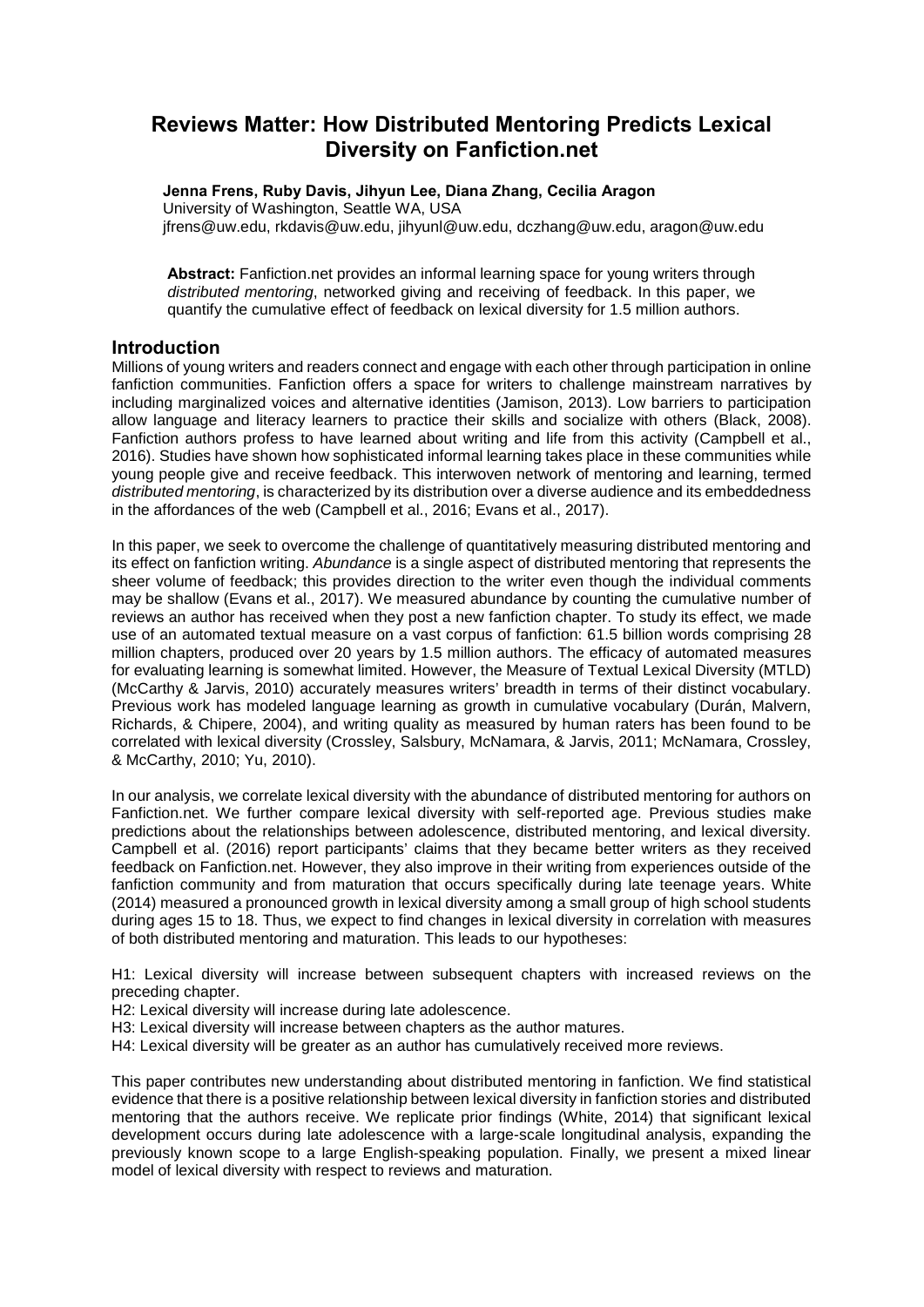# **Related Work Fanfiction**

A fan community "transforms the experience of media consumption into the production of new texts" (Jenkins, 2006). To describe how fan communities attract and support fan authorship, Jenkins (2006) coined the term "participatory culture," defined by the following characteristics: relatively low barriers to engagement, strong support for creation, and some type of informal mentorship to pass along knowledge. Kelly Chandler-Olcott and Donna Mahar (2002) described fanfiction as an undervalued medium through which one can examine students' writing development. They found that recognizing fanfiction in formal learning communities can improve literary engagement and achievements. Rebecca Black (2008) suggested that fanfiction communities build interactive language skills as language learners engage in discussion with other fans. Black noted how the community's emphasis on encouragement, constructive feedback, and collaboration provided focused and individualized grounds for improvement. This one-to-many environment affords writers the opportunity to ask specific questions of reviewers, receive grammar corrections, and get feedback from native speakers.

Previous large-scale data collection and analysis has leveraged the digitization of fan communities understanding fandom. On Fanfiction.net alone (as of February 2017), there are approximately 61.5 billion words of fiction—enough for 615,000 one-hundred-thousand-word novels. In 2016, Smitha Milli and David Bamman (2016) applied computational methods to fanfiction to study the nature of fanfiction communities as both mass-scale literary archives and social networking platforms. Furthermore, they proposed the use of fanfiction communities as a resource for the prediction of future reader responses in the literary market. In 2017, Yin et al. (2017) collected and published a trove of metadata from Fanfiction.net, finding that community engagement and support varies between fandoms. The current study expands the scope of research into story content, and builds on previous work by examining the outcomes of author-reader relationships. Our research seeks to quantitatively explore the connection between community engagement and improved language skills.

## **Distributed Mentoring**

Distributed mentoring, proposed by Campbell et al. (2016) and Evans et al. (2017), is a collaborative mentoring process that takes place in networked spaces, enabled by computer-mediated interactions. The theory of distributed mentoring draws on Hutchins' (1995) framework of distributed cognition to describe how knowledge is embedded in the artifacts of interaction between participants. Fanfiction participants may simultaneously be experts and novices in different aspects of the practice, such as canon knowledge or grammar. In addition, the role of each review varies. Evans et al. (2017) categorized 4,500 reviews into 13 overlapping categories. 35.1% of reviews were shallow and positive, 46.6% specifically targeted aspects of the text, and 27.6% encouraged updates. They additionally interviewed fanfiction authors, finding that authors develop strategies to pick the most helpful comments and incorporate them into their writing. This ethnographic investigation of Fanfiction.net revealed how its rich network contributes to authors' development through distributed mentoring. To empirically evaluate this theory, our work tackles the challenge of quantifying distributed mentoring on a large scale. The a*bundance* aspect of distributed mentoring describes how a large volume of relatively shallow comments provides overall direction to authors (Evans et al., 2017). Additionally, the positivity of the feedback provides affective support. We represented the abundance of distributed mentoring in our analysis as a count of reviews received by a user. To assess the outcome of distributed mentoring, we analyzed texts with an automated measure, described next.

# **Lexical Diversity**

Lexical diversity (LD) is a measure that describes the range of word usage in text. The Measure of Textual Lexical Diversity (MTLD) provides a reliable reflection of LD well suited for narrative discourse (Fergadiotis, Wright, & Green, 2015). The properties of MTLD match our need for an efficient automated comparison between fanfiction texts of varied length, as based on numerous studies, MTLD is associated with narrative quality and language ability. McNamara et al. (2010) compared expert evaluations of 120 undergraduate student essays with MTLD, finding it differed significantly between low- and high-proficiency argumentative essays, with mean scores of 72.64 and 78.71 respectively. Treffers-Daller (2013) assessed narrative texts written in French by 64 students, finding that MTLD of these texts correlated moderately with the students' scores on the C-Test, a general measure of French language ability. Olinghouse and Wilson (2013) assessed narrative, persuasive, and informative compositions by 105 fifth graders and found that MTLD accounted for 8.4% of expert-judged quality variance among the narrative texts. Mazgutova and Kormos (2015) compared MTLD between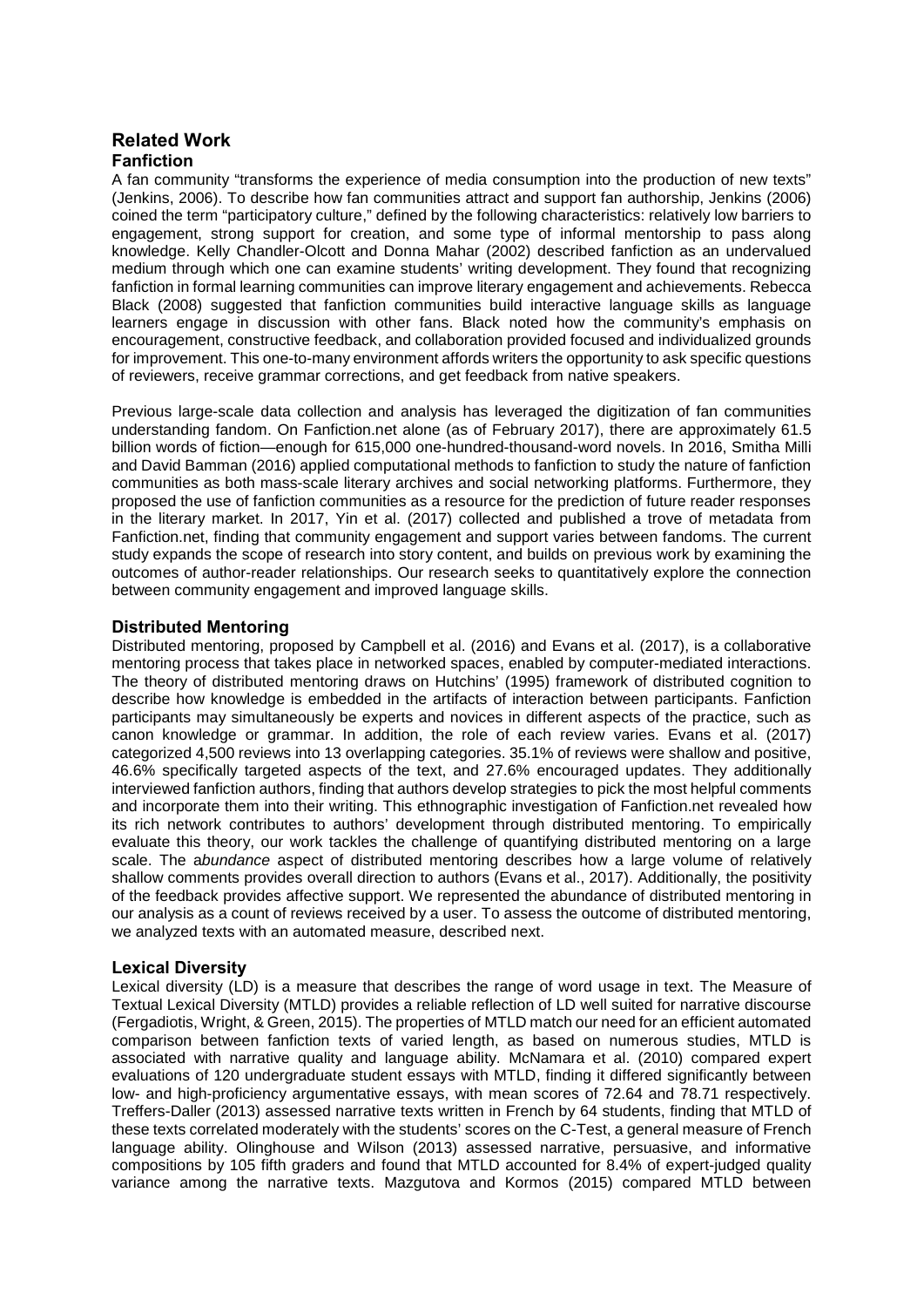argumentative essays written by students before and after an English for Academic Purposes class at a British University, finding a significant increase in MTLD after taking the class. In a longitudinal study by White (2014), MTLD increased significantly from grade 11 to grade 13 among New Zealand students aged 15-18, indicating that late adolescence constitutes a significant period of lexical development. Our analysis longitudinally measures MTLD changes over the course of Fanfiction.net users' authorship.

# **Method**

## **Fanfiction Archive**

Fanfiction.net contains nearly 7 million stories, posted in chapters, covering approximately 10,000 different fandoms (fandoms refer to the fictional universe or characters borrowed by the fanfiction author, e.g. *Harry Potter*). Each story contains an average of 4.17 chapters (SD: 8.12). To gather these texts for analysis, we developed a scraping program based on the legacy of Yin et al. (2017). Using a combination of Apache HttpComponents and jsoup, and we archived a snapshot of 20 years of fanfiction data during January to February 2017. The resulting dataset included 672.8 GB of data, with 28,493,311 chapters from 6,828,943 stories, as well as 8,492,507 users and 176,715,206 reviews. In total, we retrieved about 61.5 billion words from story text alone (not including reviews). The dataset represents sixteen years of stories published to Fanfiction.net.

## **Ages & Profile Parsing**

To examine the relationship between lexical diversity and age, we gathered the ages of Fanfiction.net users from their profiles. We parsed biography text from the entire set of 8,492,273 user profiles, and extracted self-reported age information using regular expressions. We found 284,448 profiles containing self-reported ages (M: 16.80, SD: 8.32). 62.3% of them were aged 13 to 19, indicating that a majority of Fanfiction.net users are adolescents. This is supported by data from previous work (Yin et al., 2017). We computed author age approximations for each fanfiction chapter by adding their selfreported age to the difference between the chapter publication and user profile update times. For instance, a user who updated their profile in January 2010 stating they were 21, and published a story in June 2011, would be estimated at 22.5 years old for that story. Self-reported ages have obvious limitations; for example, reported ages ranged from 0 to 99 years old. 105,184 users were excluded from the analysis because they did not author any English fanfiction, we excluded 24,792 authors who reported ages that placed their adjusted age below 10, and 21 were eliminated because their profile update time could not be found. The analysis includes 154,451 authors and their ages and lexical diversity for 3,696,107 fanfiction chapters.

### **Lexical Diversity Scoring**

MTLD is defined as the average length of substrings within a text that maintain a given ratio of unique words to total words. The algorithm keeps track of a running type-token ratio (TTR) as each word is processed sequentially; the running TTR increases when new words are found and decreases when word repetitions occur. The algorithm maintains a count of "factors," defined as a sequential group of words with a TTR of 0.72 or below (McCarthy & Jarvis, 2010). Each time a factor is found, the running TTR is reset and a count of factors is incremented by one. When the algorithm completes, any remaining words become a partial factor, which is 0 if the running TTR is 1.00 and approaches 1 as the running TTR approaches 0.72. The output unit of MTLD is the mean length in words of factors within the given text. We chose to use the 0.72 threshold provided by McCarthy and Jarvis (2010), which was calibrated using a corpus containing fiction and nonfiction texts. We implemented MTLD in Python (see www.github.com/jfrens/lexical\_diversity) and processed 28,493,311 fanfiction chapters with minimum length 100 words. In total, 61,560,528,896 words were processed.

### **Publication Time Estimation, Language, and MTLD Outliers**

Chapter publication times are not directly accessible on the website, thus we made estimates using story and review metadata. We took the story publication time as the time for the first chapter. For subsequent chapters, we used the time of the first review as an estimate of its time of publication. To verify the accuracy of this estimate, we compared story publication time with first review time for first chapters, and found that the median time to review a first chapter was 3 days, and 42% of first chapters received their first review within 24 hours. Chapters with zero reviews were assigned publication times equal to the nearest known chapter times.

We obtained story languages from metadata available on Fanfiction.net. We verified the accuracy of this data using the Python library langdetect. Overall, the metadata matched with langdetect when finding English vs non-English for 99.5% of chapters, exceeding the 99% claimed accuracy of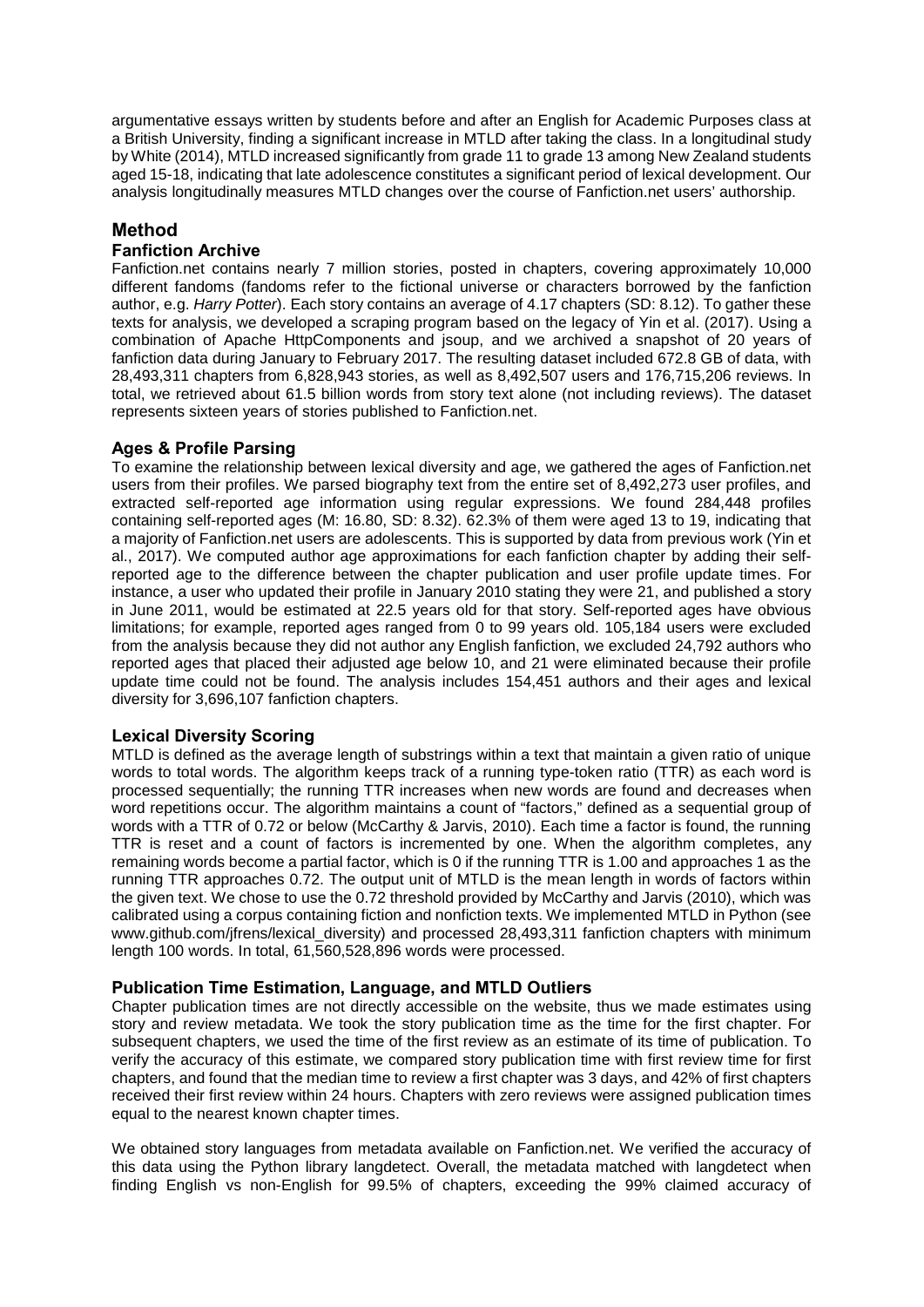langdetect. MTLD varies drastically with language, and previous studies have utilized lemmatization with MTLD while working with non-English languages (Treffers-Daller, 2013). Our study included only English language texts, 25,266,230 out of 28,493,311 total chapters, and did not use lemmatization.

While most fanfiction chapters had MTLD between 50 and 150, a few texts had extremely low or high scores. We reviewed a sample of texts with MTLD below 5 and found that almost all of these lowscoring texts are non-narrative word repetitions. One author, in a final chapter, wrote "I LOVE YOU GUYS! HAVE ALL THE COOKIES!  $(:)(::)(::)(::)(::)(::)(::);$  continuing to repeat the cookie emoticon for dozens of lines. A sample of texts above MTLD 300 were mostly non-narrative, including number sequences, lists of random words, tables of contents, glossaries, and random typing. One author achieved the highest MTLD, over 2.5 million, with a chapter quoting a character counting from one to ten thousand. We eliminated 2,678 outlier chapters with MTLD below 5 or above 300 from the analysis. We also eliminated 22 chapters with erroneous data, and 427,662 chapters containing fewer than 100 words. The dataset used for our analysis of lexical diversity includes 53,185,524,320 words contained in 24,835,868 chapters of fanfiction from 5,906,217 stories. Chapter MTLD scores in this set were normally distributed around the mean of 97.35, with a standard deviation of 21.96.

### **Mixed Linear Models**

Mixed linear models are a class of regression models suited to testing longitudinal differences on a continuous dependent variable. In a mixed model, fixed effects represent independent variables of interest. Random effects typically account for individual differences, such as between students, and group differences, such as between classrooms. In our regression analyses, fixed effects were used to model our independent measures: cumulative reviews and time. Random effects were used to group data by user and by fandom. Fandom is an important confound to control, as Yin et al. (2017) found that the number of reviews exchanged varies by fandom, and we found that MTLD varies by fandom.

# **Results**

### **Reviews and Incremental Change in Lexical Diversity**

To test H1, we examined MTLD change between subsequent chapters written within a one-month window with respect to reviews. We calculated 19,709,160 MTLD differences for this analysis, with a mean increase of .019 (SD=20.69). We determined the number of reviews received by the author between chapter publications (Mean=4.51, SD=6.67). We used reviews and days as fixed effects and user as a random effect in our mixed linear model. The fixed effects were weakly correlated (r=0.30). The resulting coefficient for reviews (see Table 1) indicates that each additional review predicted a decrease in MTLD of 0.007, while the coefficient for days indicates that each day between chapters was associated an increased MTLD of 0.024. Cohen's F2 for both variables was <0.001, indicating the effect sizes were nominal. The results contradict H1, showing that increased numbers of reviews do not predict an immediate increase on the subsequently written chapter.

#### **Table 1: Fixed effect coefficients predicting MTLD differences between chapters. Columns included are coefficients (Coeff.), Standard Error (SE), and Cohen's**  $F^2$  **(** $F^2$ **).**

#### **Table 2: Fixed effect coefficients predicting MTLD based on maturation (days) and distributed mentoring abundance (previous reviews).**

| Fixed Effect<br>Coeff. | <b>F</b> <sup>2</sup> | <b>Fixed Effect</b>                                                                |  | F <sup>2</sup>                                   |
|------------------------|-----------------------|------------------------------------------------------------------------------------|--|--------------------------------------------------|
|                        |                       |                                                                                    |  | 0.004                                            |
|                        |                       | $*$ <i>p</i> < 0.001                                                               |  |                                                  |
|                        | <b>SE</b>             | Days Between $0.024^*$ < 0.001 < 0.001<br>Reviews Betw. $-0.007^*$ < 0.001 < 0.001 |  | Coeff. SE<br>Prev. Reviews 0.0018* <0.001 <0.001 |

### **Age and Lexical Diversity**

We examined the relationship between age and MTLD for English speaking Fanfiction.net authors who self-reported their ages (see Figure 1). The mean chapter MTLD increases from 93.6 at age 15 to 97.1 at age 19, and thereafter remains generally flat. To test H2, that lexical diversity increases during late adolescence, we analyzed the 1,608,824 chapters by 71,983 authors with estimated ages from 15.0 to 20.0 years old with a mixed linear regression. Age is the only fixed effect, while user and fandom are modeled as random effects. The significant (p<0.001) and positive coefficient of 1.66 indicates that MTLD substantially increases each year during late adolescence. Cohen's F2 is 0.007, indicating the effect size is small relative to variance. This result supports H2, replicating previous findings that show adolescence to be a significant period of lexical development (White, 2014).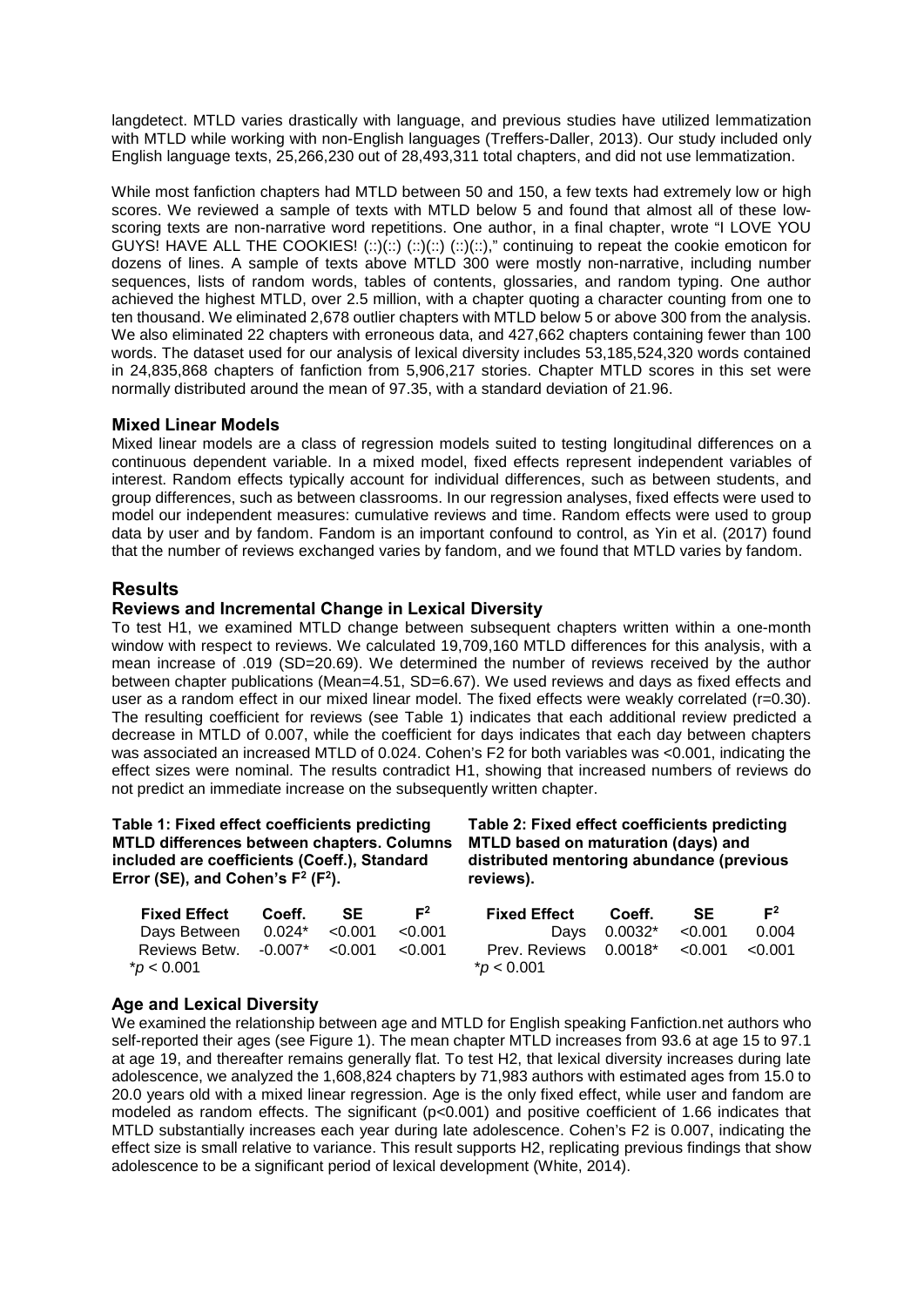



**Figure 1: Mean MTLD of chapters by author age in years. 154,451 authors are included. The rightmost point aggregates all chapters by authors aged 32 to 99.**

**Figure 2: Mean MTLD of chapters by cumulative number of reviews. The X axis is in log scale. The size of each circle indicates the number of chapters contained in each group.**

#### **Distributed Mentoring Abundance and Lexical Diversity**

To operationalize the abundance of distributed mentoring, we counted, for each chapter in the English dataset (N=24,835,868), the cumulative number of previously received reviews by the same author. The median number of reviews was 59, with a right skew (Mean=420.38, SD=1741.70), and a maximum of 128,870 reviews. To visually examine the relationship between previous reviews and lexical diversity, we created logarithmic buckets of the chapters by the number of previously received reviews and computed the mean MTLD score among chapters in each bucket (see Figure 2). As shown in Figure 2, the mean lexical diversity (MTLD) increases with the number of previous reviews, from 93.22 when reviews are absent to 102.33 when over 10,000 reviews have been received by the author. We performed a mixed linear regression to test H3, that maturation will predict increased lexical diversity, and H4, that lexical diversity will increase as authors accumulate reviews. The dependent variable is MTLD, and fixed effects are previous reviews (abundance of distributed mentoring) and days since starting (maturation). The two fixed effects were weakly correlated (r=0.27). Fandom was modeled as a random effect. This analysis tracks MTLD changes during authors' first 50 chapters. 1,065,606 authors wrote at least two chapters, and 16,658,721 of their chapters are included in this analysis. Previous reviews and days each significantly predicted chapter lexical diversity (see Table 2). For each day of maturation, MTLD increased by .0032. For each review received on a previous work, MTLD increased by .0018. This analysis supports H3 and H4, showing that the abundance of distributed mentoring uniquely contributes to authors' development. Effect size as measured by Cohen's F2 was very small for days and almost negligible for previous reviews relative to MTLD variance.

#### **Limitations**

Limitations and validity threats should be considered. First, there could be other causes for lexical diversity increase that correlate with distributed mentoring as operationalized by reviews. Second, our finding does not imply any causal relationship. Third, we do not know the degree to which stories were edited after being published. Furthermore, lexical diversity does not capture all aspects of narrative writing quality, nor does it represent all learning that occurs among fanfiction writers. This stems from broader issues: that no algorithm assesses text in the same way as a human evaluator, and no behavioral measure can peek into participants' minds to see what is learned.

#### **Discussion**

We found that an abundance of distributed mentoring predicts increased lexical diversity among fanfiction chapters. This was robust when we accounted for maturation and fandom differences. Effect sizes (Cohen's F<sup>2</sup>) were very small, indicating variance in MTLD is mostly predicted by factors other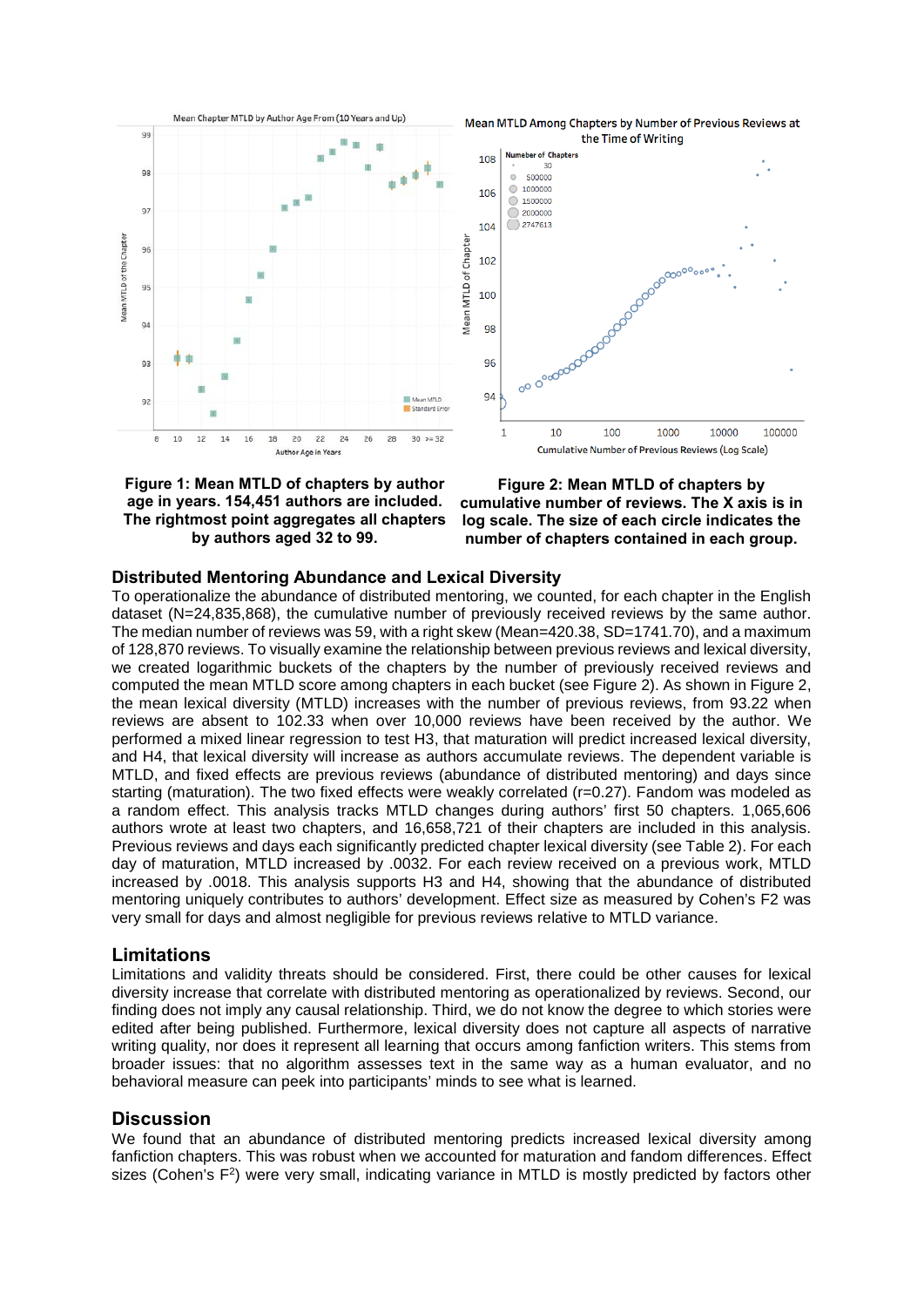than distributed mentoring or maturation. It is unsurprising to find this high degree of noise in an automated learning measure. The results imply that reviews exchanged on Fanfiction.net shape authors' writing. Lexical diversity trends with narrative quality (Fergadiotis et al., 2015; Olinghouse & Wilson, 2013) and language ability (Mazgutova & Kormos, 2015; Treffers-Daller, 2013; White, 2014). Our findings contribute behavioral evidence in support of claims by young authors interviewed by Evans et al. (2017), that the community contributed to their development as writers. While reviews did not immediately increase lexical diversity on the subsequent chapter, the effect occurred over time as reviews accumulated. Receiving roughly 650 reviews predicted the same increase in lexical diversity as one year of maturation. This underscores the significance of informal writing communities in the lives of young writers and the importance of affordances for distributed mentoring in such communities.

Several implications follow from our analysis of the abundance of distributed mentoring, particularly for members of learning communities like Fanfiction.net. Participants in informal learning communities should be encouraged to embrace and interact with those who have not yet received feedback on their work. This type of community support can occur spontaneously, such as the "Review Revolution" on Fanfiction.net (Campbell et al., 2016), but the creation of affordances by community developers to facilitate review encouragement would likely yield a significant dividend for new writers. There are fundamental implications for stakeholders such as parents, teachers, designers and researchers. We need to recognize the role of fanfiction in shaping the development of today's connected youth. The type of feedback given through distributed mentoring has been discounted by researchers as shallow and therefore not valuable (Magnifico, Curwood, & Lammers, 2015). Our results contribute behavioral evidence to the growing number of ethnographic and qualitative studies demonstrating the importance of fanfiction for shaping the identities (Black, 2008), expression (Jenkins, 2006), and literacy (Chandler-Olcott & Mahar, 2002; Jamison, 2013) of young people. We should honor what young people are doing. Our findings support calls to acknowledge that this is a valid learning experience and incorporate it into formal education (Alvermann, 2008). Involved adults should encourage adolescent participation in informal writing communities so young writers can engage in and benefit from distributed mentoring.

This work opens areas for exploration in the study of connected learning in fanfiction communities. Evans et al.'s (2017) aspects of distributed mentoring provide a framework for exploration of reviews. Future work can extend ours by quantitatively examining different kinds of mentoring in the over 170 million reviews present on Fanfiction.net. We hypothesize that, given equal abundance of reviews, a greater diversity of review perspective and content will be associated with improved outcomes. Another potential direction comes from identifying and understanding roles that users take on within Fanfiction.net. As noted by Campbell et al. (2016), there is no overt distinction among users in their profile pages, especially age-based distinctions typical of offline settings, unless they elect to report this information. Thus, the context of Fanfiction.net provides teens and emerging adults with unique opportunities to assume mentorship roles. A network analysis is needed to review the roles that exist in the fanfiction community and how the roles of author and reviewer interact in the network and help to uncover design principles for incorporating distributed mentoring into other learning settings.

# **Conclusion**

Young adults, at an age critical to lexical development, represent the majority of Fanfiction.net users. This co-occurrence of development with fanfiction authorship, along with our found association between reviews and lexical diversity, underscore the importance of distributed mentoring in online writing communities for the growth of young authors. This study is the largest application of MTLD to a public corpus, as well as the first longitudinal analysis of writing at such a massive scale. Our findings support calls to promote reviewing behavior and incorporate fanfiction into formal learning. Work remains to further explore reader-reviewer relationships, examine aspects of distributed mentoring beyond sheer abundance, and assess how best to support mentorship in informal online learning communities.

# **References**

Alvermann, D. E. (2008). Why Bother Theorizing Adolescents' Online Literacies for Classroom Practice and Research? *Journal of Adolescent & Adult Literacy*, *52*(1), 8–19.

Black, R. W. (2008). *Adolescents and online fan fiction* (Vol. 23). Peter Lang.

Campbell, J., Aragon, C., Davis, K., Evans, S., Evans, A., & Randall, D. (2016, February). Thousands of positive reviews: Distributed mentoring in online fan communities. In *Proceedings of the 19th ACM Conference on Computer-Supported Cooperative Work & Social Computing* (pp. 691-704). ACM.